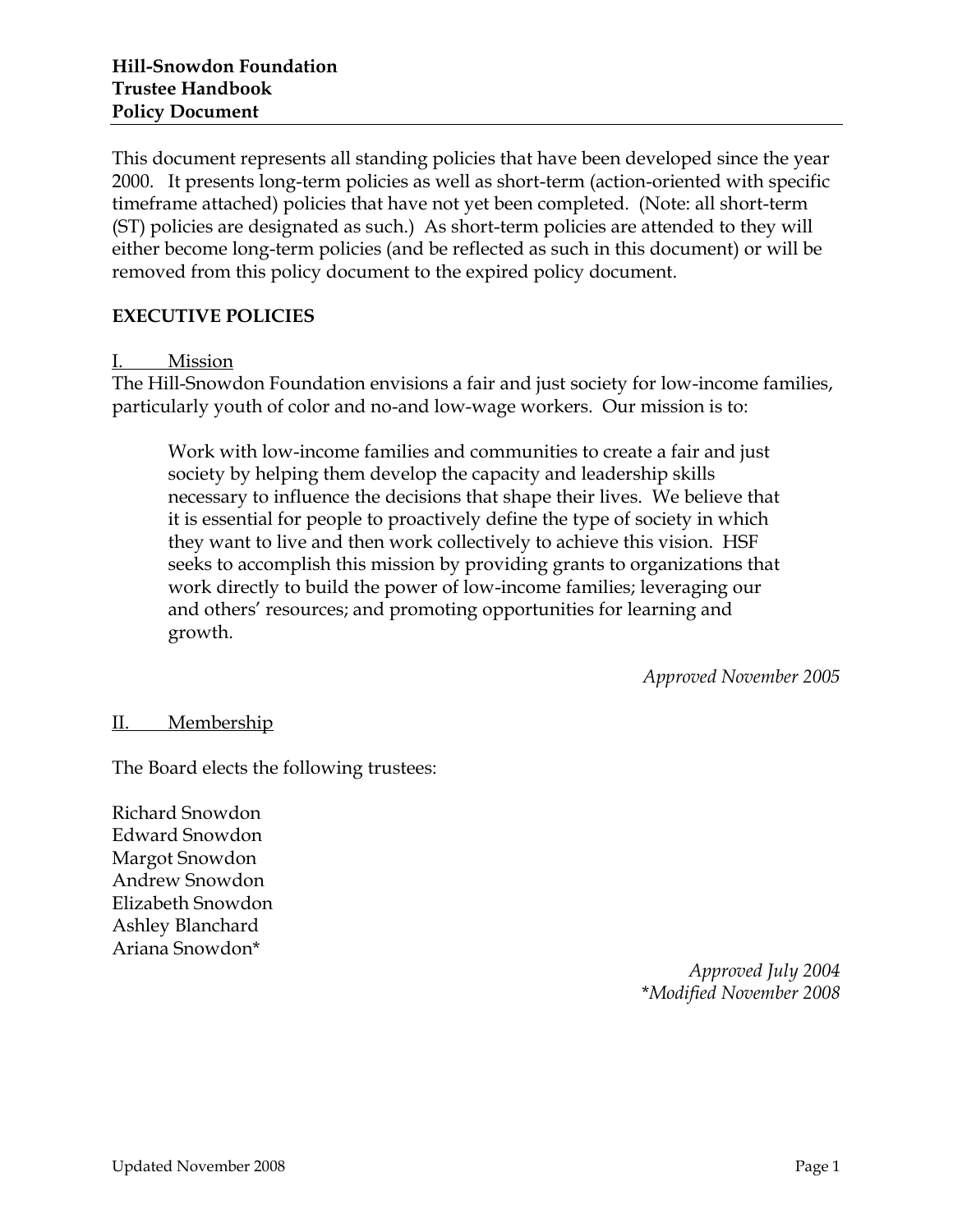III. Executive Officers

The Board elects the following Executive Officers:

Ashley Blanchard, President Margot Snowdon, Vice-President Dick Snowdon, Secretary/Treasurer

*Approved May 2008*

#### IV. Committees

#### *Executive Committee*

Executive Committee description:

The Executive Committee shall be comprised of the President of the Foundation and the chairs of other Committees. The Executive Committee provides oversight and direction to the activities of the Foundation and, when necessary, makes decisions about issues delegated to the Executive Committee between meetings. The Executive Committee is responsible for the hiring, support and oversight of staff and consultants to the Foundation. For executive staff, an evaluation will be conducted by the Committee on an annual basis. One Committee member is designated as the primary liaison for executive staff.

*Approved January 2004*

Executive Committee members:

Ashley Blanchard, President and Staff Liaison Margot Snowdon, Chair of Grantmaking Committee Richard Snowdon, Chair of Finance Committee

*Approved July 2004*

#### *Grantmaking Committee*

Grantmaking Committee description:

The Grantmaking Committee is responsible for developing grant guidelines, including the scope of Foundation grants both geographically and in terms of areas of interest. The Committee develops grant applications and policies and procedures for accepting, reviewing, and selecting grant applications. The Committee is also responsible for evaluating the effectiveness of the Foundation's grantmaking programs*.*

*Approved March 2002*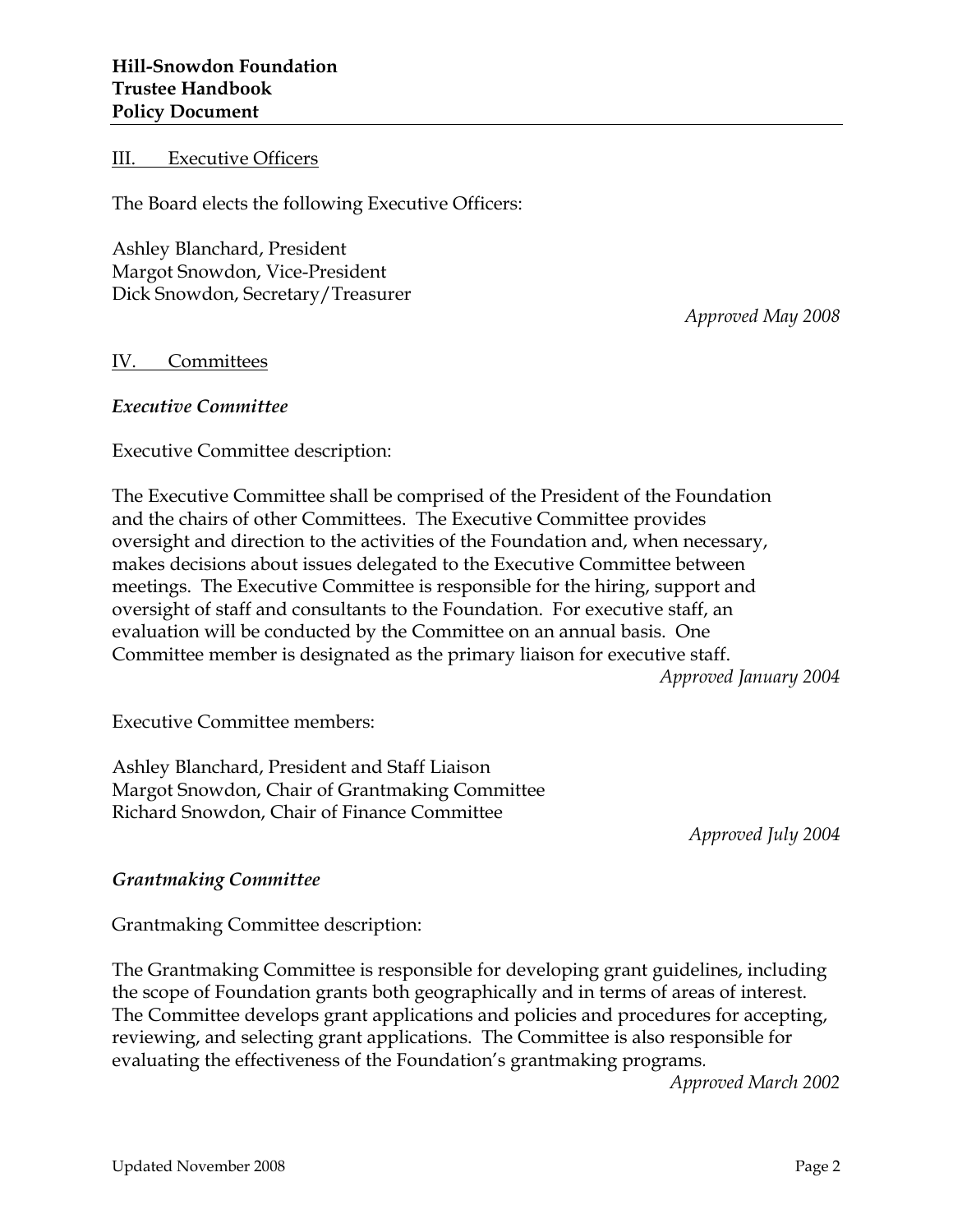Grantmaking Committee members:

Margot Snowdon, Chair Elizabeth Snowdon Ashley Blanchard Ariana Snowdon\*

> *Approved January 2004 \*Modified November 2008*

#### *Finance Committee*

Finance Committee description:

The Finance Committee manages the fiduciary and regulatory operations of the Foundation. This Committee is responsible for recommending a budget, recommending changes to that budget, overseeing and reporting on Foundation spending relative to budget, reporting on grantmaking, overseeing the management of Foundation assets, and overseeing and reporting on required filings. The Committee ensures that the Foundation complies with the mandatory distribution rules, does not distribute to disqualified organizations, and complies with the public inspection laws. This Committee also takes on the role of the investment committee in larger foundations. It is responsible for managing the assets of the Foundation. It is responsible for developing investment guidelines, setting investment goals in accordance with the distribution goals of the Foundation, selecting an investment manager if necessary, monitoring investment results, and making changes to policies, goals and managers when appropriate.

*Approved March 2002*

Finance Committee members:

Richard Snowdon, Chair Elizabeth Snowdon Andrew Snowdon

*Approved July 2004*

#### V. Succession

The Board agrees that all direct descendents of Arthur B. Hill, who are at least 16 years of age, are eligible to join the Hill-Snowdon Foundation Board as non-voting members. At the age of 21, after serving for at least two years as non-voting members, such individuals become eligible for full voting membership, as long as they meet Board membership responsibility requirements (to be developed). Elections to the Board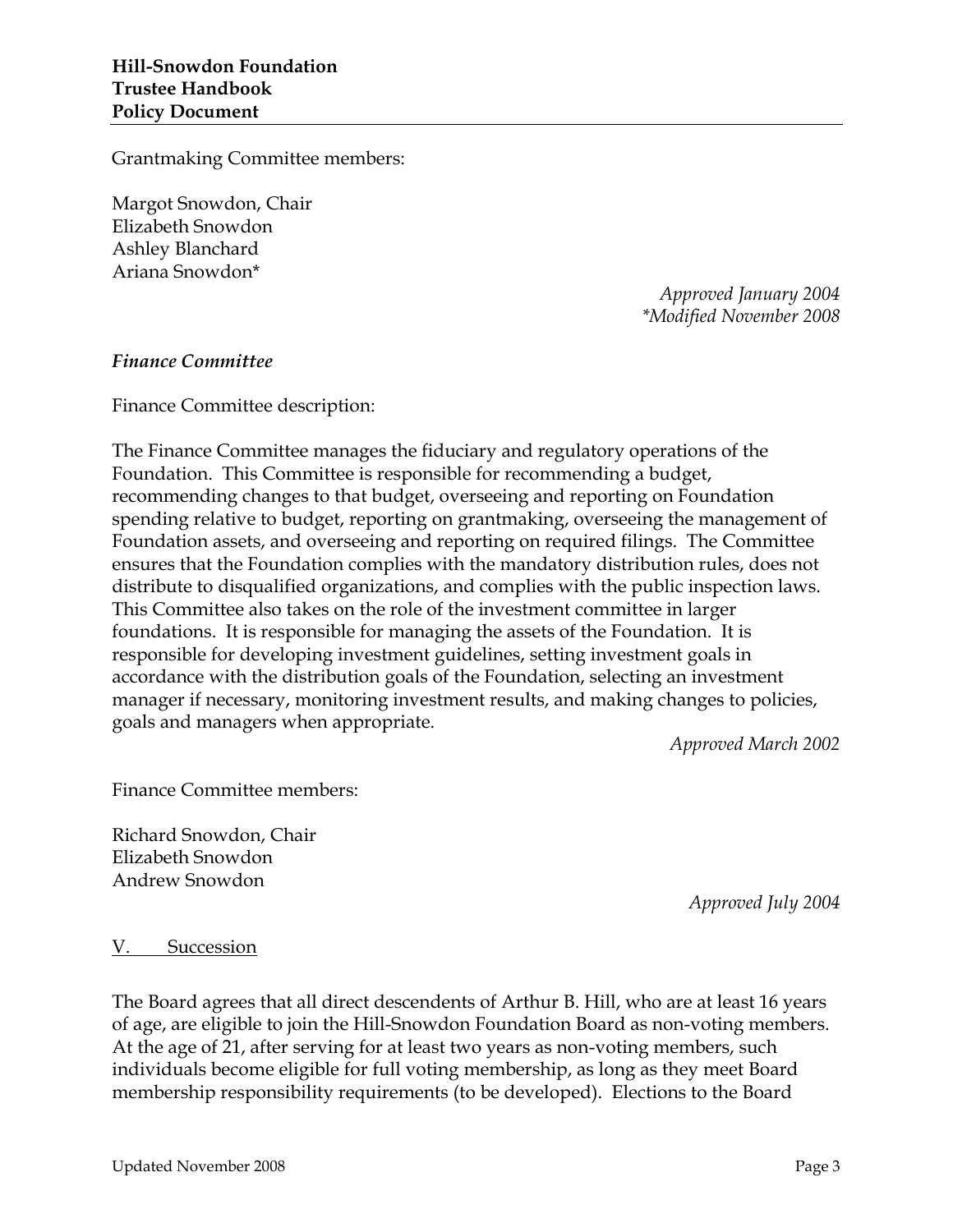require a two-thirds majority vote and require the parent of the prospective member to recuse him or herself.

*Approved July 2004*

The Board adopts the Trustee Orientation Guidelines to detail the "Board membership responsibility requirements" referenced in the above succession policy. (See Tab 3) *Approved October 2006*

## VI. Trust Re-Statement

The Board adopts the Hill-Snowdon Foundation Trust Re-Statement dated June 16, 2005. (see Tab 3)

*Approved June 2005*

# VII. By-Laws

The Board adopts the Hill-Snowdon Foundation By-Laws as amended June 2006. (see Tab 3)

*Approved June 2006*

# VIII. Conflict of Interest Policy and Declaration

The Board adopts the Hill-Snowdon Foundation Conflict of Interest Policy dated July 2004 and agrees that each individual Board member will complete the Declaration of Conflict of Interest on an annual basis. (see Tab 3)

*Approved July 2004*

## IX. Directors and Officers Insurance

The Board agrees to purchase and carry Directors and Officers Insurance for the Foundation and its officers and staff. (see Tab 3)

*Approved July 2004*

# X. Policy Development

The Board agrees that policies can be recommended by staff, Board members, or Board committees. Staff and/or Board members can develop the recommended policies. Recommendations must be presented at annual or other specially called Board meetings. Decisions on policies are made by consensus, or if that is not possible, by majority rule. *Approved July 2004*

As an update to the above policy, the Board agrees that the Finance Committee may make a recommendation by email to the full board and invoke a 72 hour response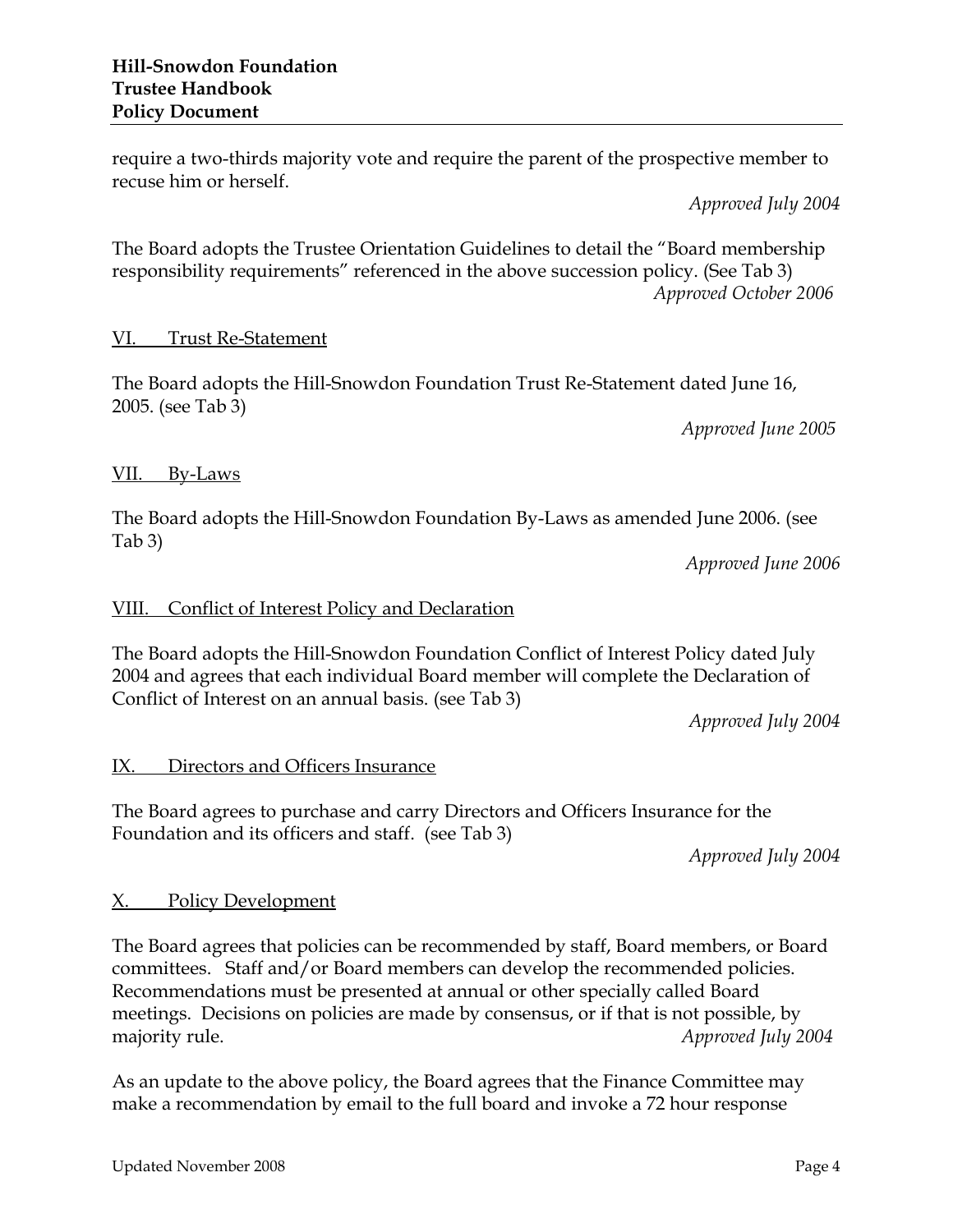requirement (similar to "business communications policy below) to expedite the decision-making process on time-sensitive financial and investment matters. *Approved November 2005*

## **GRANTMAKING POLICIES**

### I. Capital Campaign Grants

The Hill-Snowdon Foundation capital campaign guidelines are approved as prepared by staff with the caveat that such contributions be capped at \$250,000 or 20% of the capital campaign (whichever is lower) and that there be a five-year waiting period before a group that has received funding can apply again. The Board also approves an internal criteria that the Foundation caps its capital campaign contributions at \$500,000 over a three-year rolling period.

*Approved March 2002*

### II. Focus of Program Area Two

Program Area 2 should support broad economic justice efforts for working families in economically depressed communities.

*Approved March 2002*

### III. Proposals Put Forth by Family Members

Hill-Snowdon Foundation will consider funding requests from Board/family members for specific projects or organizations to which they are connected if:

- The project furthers the mission and values of the Foundation and has a broad social value;
- Support for such projects does not adversely impact the Foundation's primary grantmaking programs; and,
- The project is not being undertaken to primarily benefit the family member(s) that is requesting support.

Any Board member making such a request must recuse him or herself from the vote. The vote must pass by a two-thirds majority of Board members; all requests over \$25,000 must be reviewed and approved at the annual meeting of the Board or a special meeting must be called and a quorum of eligible Board members must be present. Any person making such a request must submit necessary narrative and financial documentation to allow the appropriate review by Board and staff. Grants to organizations or projects fulfilling the above criteria will be made from a separate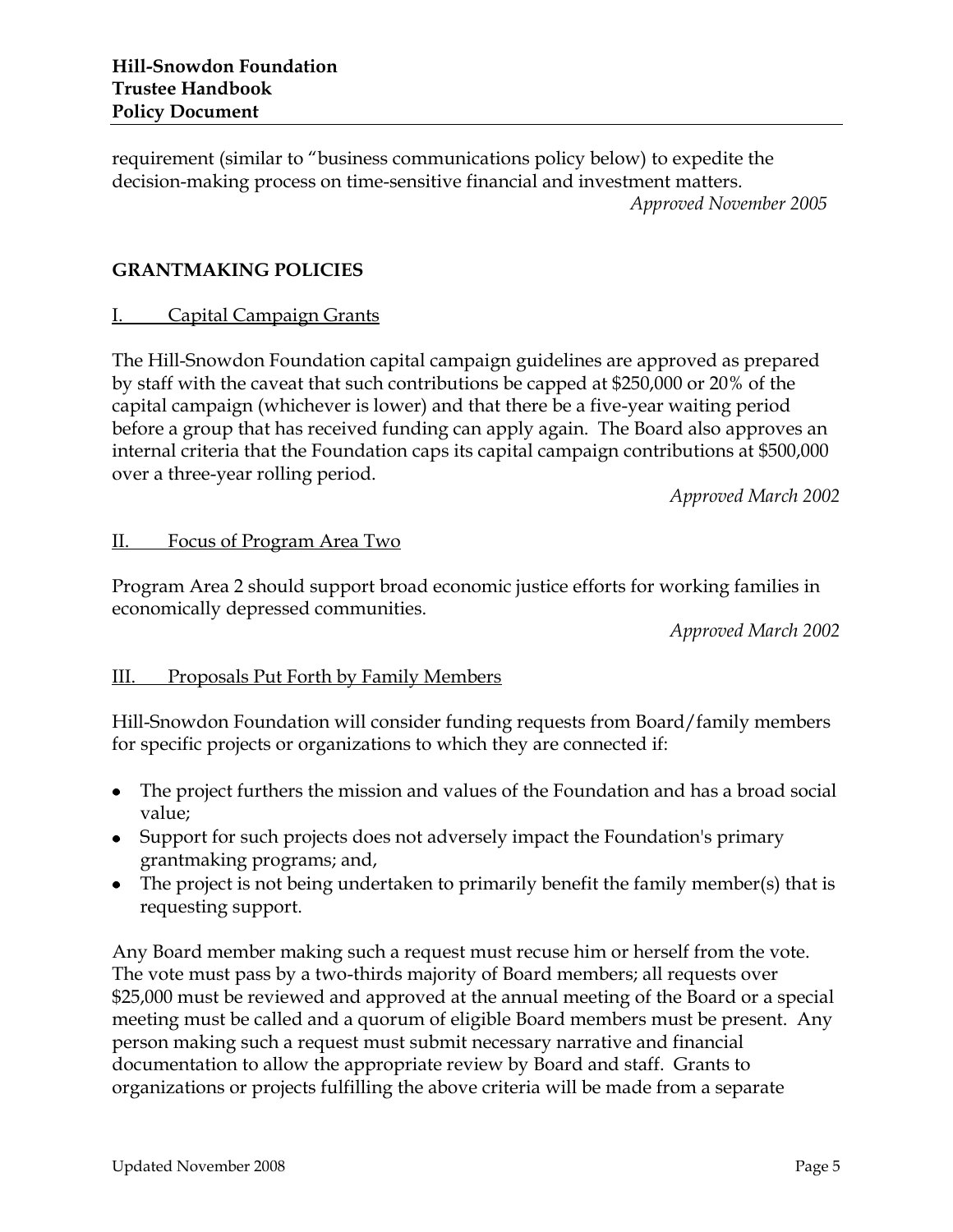allocation of funds, to be titled Special Projects, and will not come out the normal grants budget.

*Approved July 2004*

## IV. Overview of Information on Grantseekers in Grant Dockets

A grid that includes key information on the groups recommended for support should be included in all dockets. Information would include: ratings from staff, ability of the organization to meet its goals, accomplishments, evaluation criteria, how the funds would be used, etc.

*Approved April 2003*

### V. Multi-Year Grant Policy

Groups receiving multi-year grants must be determined to be an important regional anchor organization or intermediary; must have been funded by Hill-Snowdon one or two times; and, must meet at least three of the criteria set out below:

- Youth governance and leadership models;
- Institutionalization of curriculum and/or training approach to develop leaders on an ongoing basis and membership recruitment;
- Intergenerational agenda or alliance-building strategy;
- Policy impact or other systemic change potential; and,
- Organizational capacity and sustainability.

*Included in original Trustee Handbook, approval date not noted*

## VI. Discretionary Grants

Each trustee has a designated amount (\$25,000 per year) for awarding discretionary grants. For each year's round of grantmaking, trustees have until the end of February of the following year to forward their grant recommendations for that year.

*The first part of the above policy is commonly agreed upon and included and approved in each annual budget; the second part of the policy was approved during the 2002 discretionary grants (telephone) meeting*

Trustees are authorized to roll over their discretionary balance once into the next fiscal year; at the end of that\* fiscal year any unspent funds go into the general fund.

*Approved during the 2002 discretionary grants (telephone) meeting \* Modified November 2004*

### **Note:**

**For more information on these policies, contact the Hill-Snowdon Foundation, (202)-833-8600.**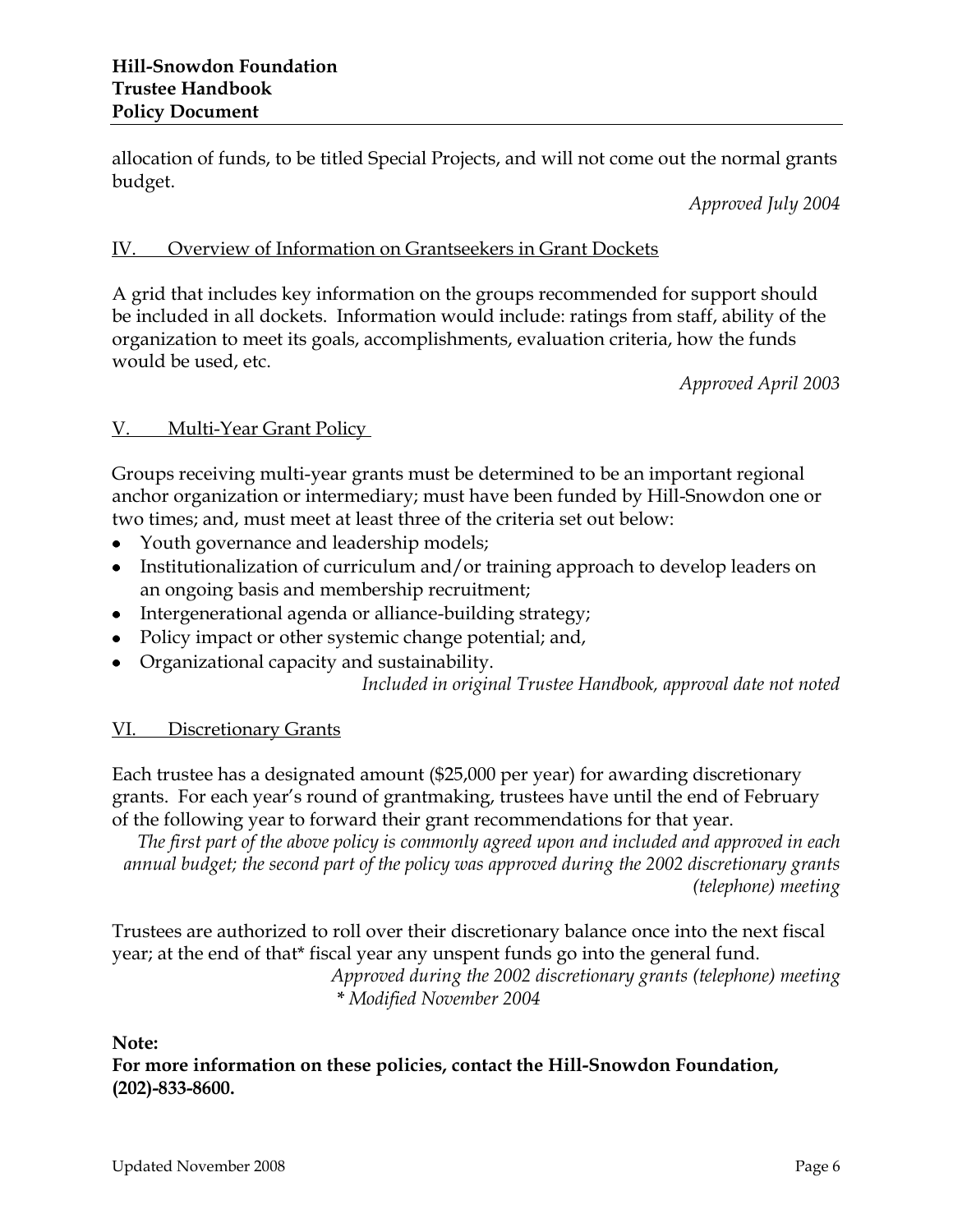#### VII. Small Grants Program

The Board agrees that the Opportunity Fund will be available for unforeseen expenses and not for meetings, conferences, etc. that could be planned and budgeted for. *Approved November 2004*

Opportunity Fund grant eligibility will be limited to current grantees.

*Approved November 2004*

The Executive Director is authorized to award grants of \$5,000 and less under the small grants program on a monthly review cycle. Reports on small grant program awards and declinations will be submitted to the Grantmaking Committee on a quarterly basis and to the full Board on an annual basis.

> *Approved by the Grantmaking Committee June 2005 and Accepted by the full Board November 2005*

VIII. Strategic Clarification

The Board adopts a draft Strategic Clarification plan which outlines the programmatic direction and strategy for existing and new program areas going forward. (see Tab 2) *Approved November 2005*

IX. Rapid Response Fund

Up to \$100,000 of unused Rapid Response funds can be rolled over each year. *Approved October 2007*

### **OPERATIONAL POLICIES**

### I. Business Communications

The Board agrees that all Hill-Snowdon business communications be conducted by email (unless another method is necessary), with an expected turnaround time of five business days. It is assumed that all recommendations presented in such correspondence stand, unless a response to the contrary is received by the sender within the prescribed time period. All such correspondence should be marked "response required in five days" and should identify the purpose of the correspondence.

*Approved January 2004*